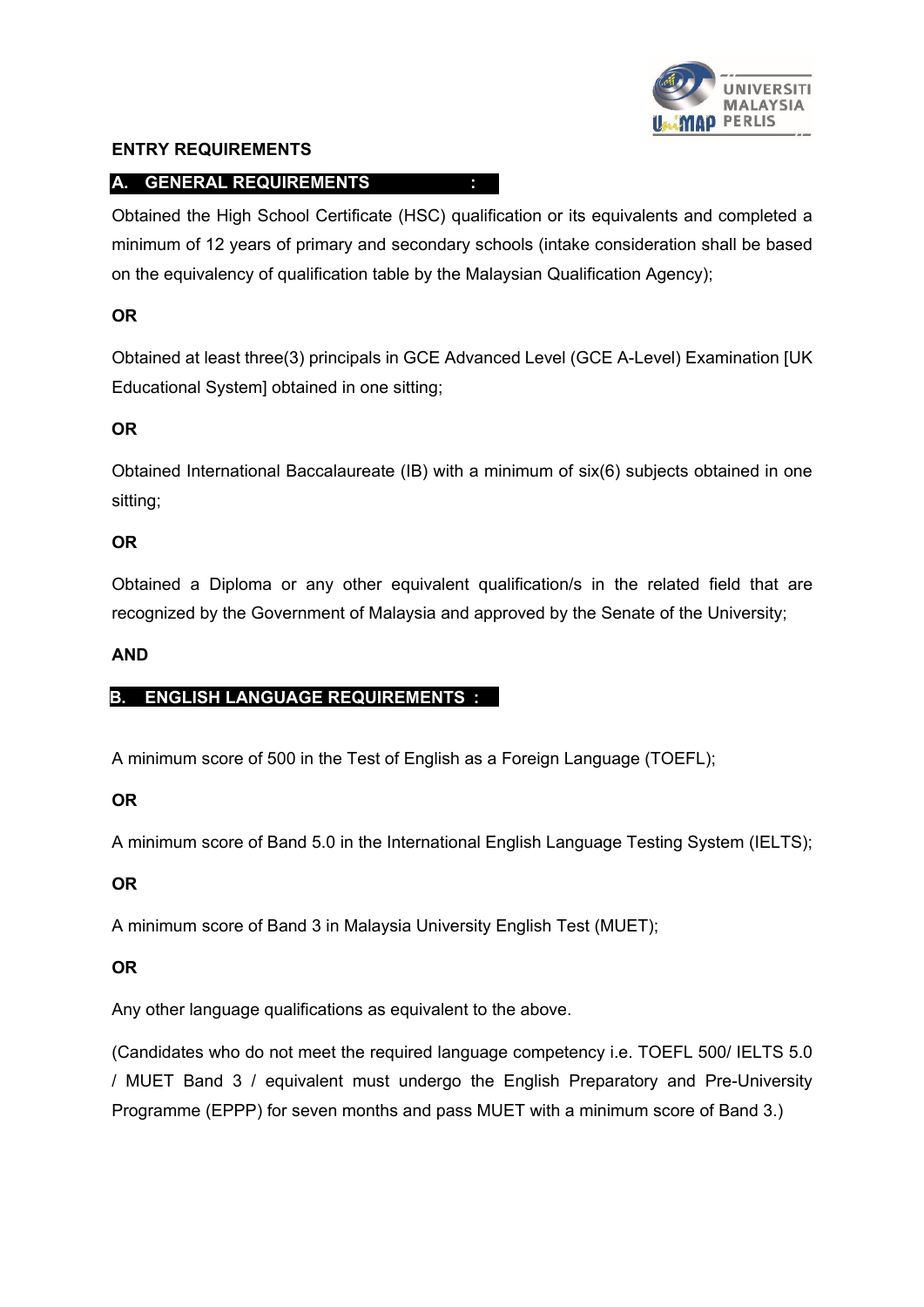**C. SPECIFIC REQUIREMENTS BY PROGRAMME :**

| <b>PROGRAMME</b>                                                                          | <b>SPECIFIC REQUIREMENTS</b>                                                                                                        |
|-------------------------------------------------------------------------------------------|-------------------------------------------------------------------------------------------------------------------------------------|
| <b>Duration: 8 Semester/ 4 Years</b>                                                      | High School Certificate (HSC) qualification or its equivalents:                                                                     |
| <b>UR6526001</b><br><b>Bachelor of Civil Engineering with</b><br><b>Honours</b>           | Applicants must have taken the following subjects and obtained:<br>A minimum Grade C or 60% in :                                    |
| <b>UR6523001</b><br><b>Bachelor of Microelectronic</b><br><b>Engineering with Honours</b> | a. English<br>b. Mathematics<br>c. Any one(1) of the following subject:<br>i. Physics<br>ii. Chemistry                              |
| <b>UR6521001</b><br><b>Bachelor of Mechanical Engineering</b><br>with Honours             | and                                                                                                                                 |
|                                                                                           | Applicants must not be colour blind and physically able to do<br>practical work.                                                    |
| <b>UR6523002</b><br><b>Bachelor of Computer Engineering</b><br>with Honours               | <b>GCE Advanced Level (GCE A-Level):</b>                                                                                            |
|                                                                                           | Applicants must have taken the following subjects and obtained:                                                                     |
| <b>UR6522001</b><br><b>Bachelor of Electrical Engineering with</b><br><b>Honours</b>      | A minimum Grade C in:<br>Mathematics<br>a.<br>Physics<br>b.                                                                         |
| <b>UR6523003</b>                                                                          | Chemistry<br>c.                                                                                                                     |
| <b>Bachelor of Mechatronic Engineering</b><br>with Honours                                | and<br>Applicants must not be colour blind and physically able to do<br>practical work.                                             |
| <b>UR6523005</b><br><b>Bachelor of Electronic Engineering</b><br>with Honours             | International Baccalaureate (IB) :                                                                                                  |
|                                                                                           | Applicants must have taken the following subjects and obtained:                                                                     |
|                                                                                           | A minimum Grade 4 in:<br><b>Mathematics</b><br>d.<br>Physics<br>е.<br>Chemistry<br>f.                                               |
|                                                                                           | and                                                                                                                                 |
|                                                                                           | Applicants must not be colour blind and physically able to do<br>practical work.                                                    |
|                                                                                           | Diploma or any other equivalent qualification :                                                                                     |
|                                                                                           | A Diploma or its equivalent which is recognized by the Malaysian<br>Government and the University Senate with CGPA of at least 2.50 |

and

Applicants must not be colour blind and physically able to do practical work.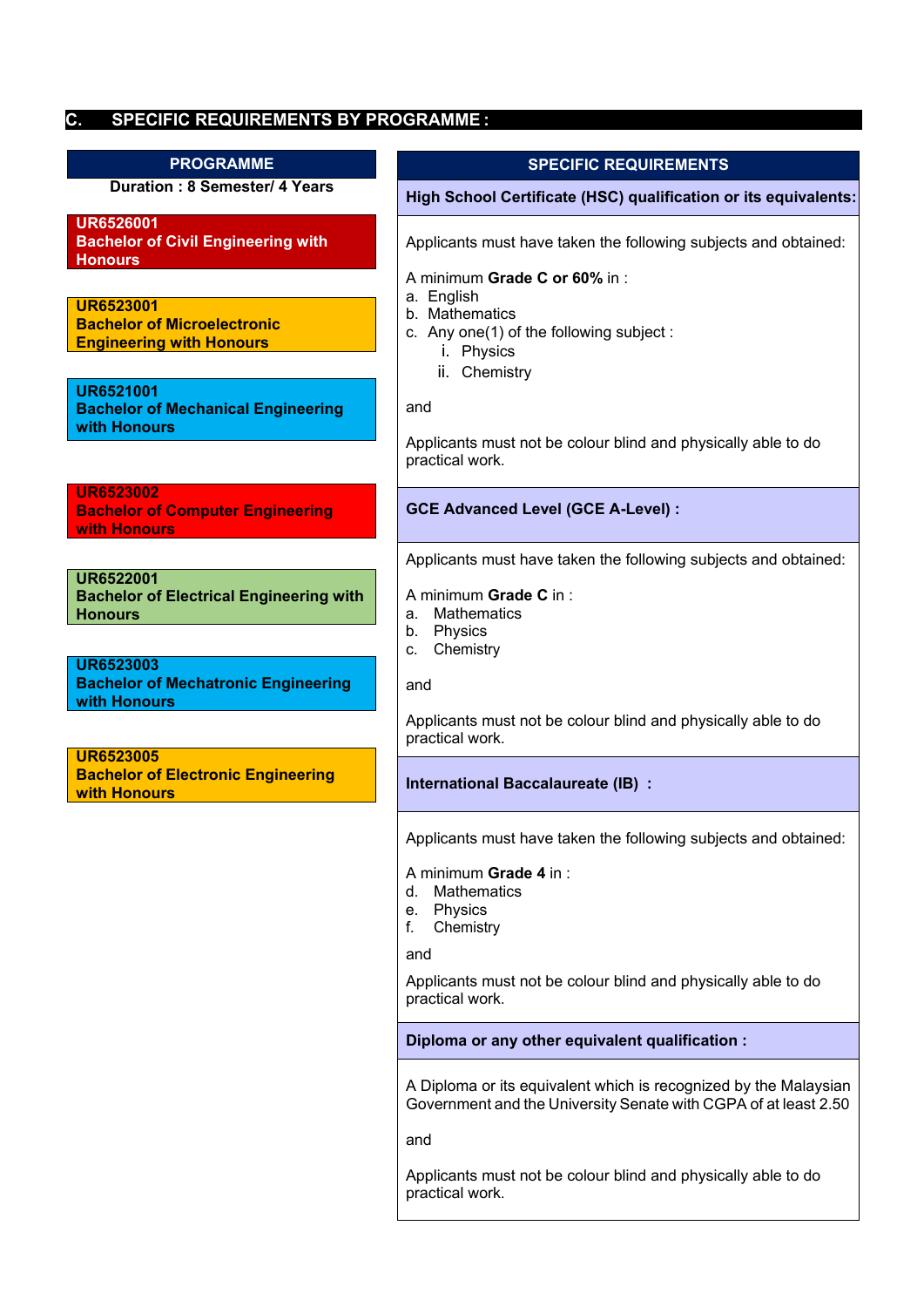**Duration : 8 Semester/ 4 Years**

**UR6526002 Bachelor of Environmental Engineering with Honours**

**UR6527001 Bachelor of Material Engineering with Honours**

**UR6540001 Bachelor of Manufacturing Engineering with Honours**

**UR6524001 Bachelor of Chemical Engineering with Honours**

**UR6524002 Bachelor of Polymer Engineering with Honours**

**UR6523004 Bachelor of Biomedical Electronic Engineering with Honours**

**UR6524003 Bachelor of Agriculture Engineering with Honours**

# **PROGRAMME SPECIFIC REQUIREMENTS**

#### **High School Certificate (HSC) qualification or its equivalents:**

Applicants must have taken the following subjects and obtained:

#### A minimum **Grade C or 60%** in :

- a. English
- b. Mathematics
- c. Any one(1) of the following subject :
	- i. Physics
	- ii. Chemistry
	- iii. Biology

**and**

Applicants must not be colour blind and physically able to do practical work.

#### **GCE Advanced Level (GCE A-Level) :**

Applicants must have taken the following subjects and obtained:

#### A minimum **Grade C** in :

- a. Mathematics
- b. Physics
- c. Any one(1) of the following subject :
	- i. Chemistry
	- ii. Biology

#### **and**

Applicants must not be colour blind and physically able to do practical work.

#### **International Baccalaureate (IB) :**

Applicants must have taken the following subjects and obtained:

#### A minimum **Grade 4** in :

- a. Mathematics
- b. Physics
- c. Any one(1) of the following subject :
	- i. Chemistry
	- ii. Biology

#### **and**

Applicants must not be colour blind and physically able to do practical work.

### **Diploma or any other equivalent qualification :**

A Diploma or its equivalent which is recognized by the Malaysian Government and the University Senate with CGPA of at least 2.50

#### **and**

Applicants must not be colour blind and physically able to do practical work.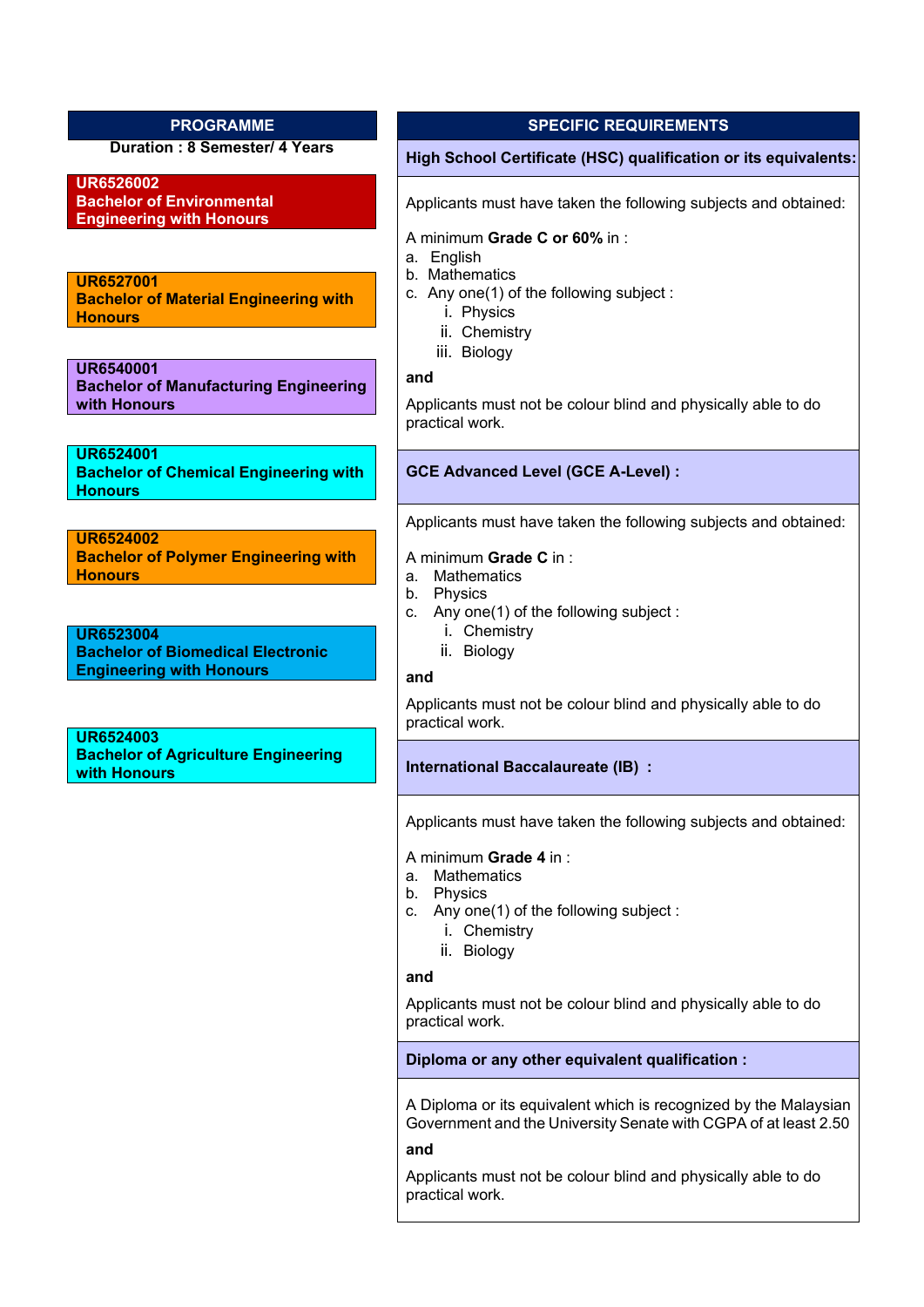**UR6524004**

**Bachelor of Chemical Engineering Technology (Honours) (Food Technology)**

**UR6526003 Bachelor of Civil Engineering Technology (Honours) (Construction)**

## **UR6524005**

**Bachelor of Chemical Engineering Technology (Honours) (Industrial Chemical Process)**

# **UR6524006**

**Bachelor of Chemical Engineering Technology (Honours) (Industrial Biotechnology)**

**UR6522002 Bachelor of Electrical Engineering Technology (Honours) (Industrial Power)**

**UR6523006 Bachelor of Electrical Engineering Technology (Honours) (Robotic and Automation Technology)**

**UR6523007 Bachelor of Electronic Engineering Technology (Honours) (Electronic System)**

# **UR6523008**

**Bachelor of Electronic Engineering Technology (Honours) (Electronic Telecommunication Design)**

#### **UR6523009**

**Bachelor of Electronic Engineering Technology (Honours) (Electronic Network Design)**

**UR6521002 Bachelor of Mechanical Engineering Technology (Honours) (Machining)**

**UR6521003 Bachelor of Mechanical Engineering Technology (Honours) (Agricultural Systems)**

**UR6521004 Bachelor of Mechanical Engineering Technology(Honours)(Product Development)**

**UR6543001 Bachelor of Mechanical Engineering Technology (Honours) (Materials Processing)**

# **PROGRAMME SPECIFIC REQUIREMENTS**

# **Duration : 8 Semester/ 4 Years High School Certificate (HSC) qualification or its equivalents:**

Applicants must have taken the following subjects and obtained:

#### A minimum **Grade C or 60%** in :

- d. English
- e. Mathematics
- f. Any one(1) of the following subject :
	- iv. Physics
	- v. Chemistry
	- vi. Biology

#### **and**

Applicants must not be colour blind and physically able to do practical work.

# **GCE Advanced Level (GCE A-Level) :**

Applicants must have taken the following subjects and obtained:

## A minimum **Grade C** in :

- d. Mathematics
- e. Physics
- f. Any one(1) of the following subject :
	- iii. Chemistry
	- iv. Biology

## **and**

Applicants must not be colour blind and physically able to do practical work.

# **International Baccalaureate (IB) :**

Applicants must have taken the following subjects and obtained:

#### A minimum **Grade 4** in :

- d. Mathematics
- e. Physics
- f. Any one(1) of the following subject :
	- iii. Chemistry
	- iv. Biology

#### **and**

Applicants must not be colour blind and physically able to do practical work

# **Diploma or any other equivalent qualification :**

A Diploma or its equivalent which is recognized by the Malaysian Government and the University Senate with CGPA of at least 2.50

**and**

Applicants must not be colour blind and physically able to do practical work.